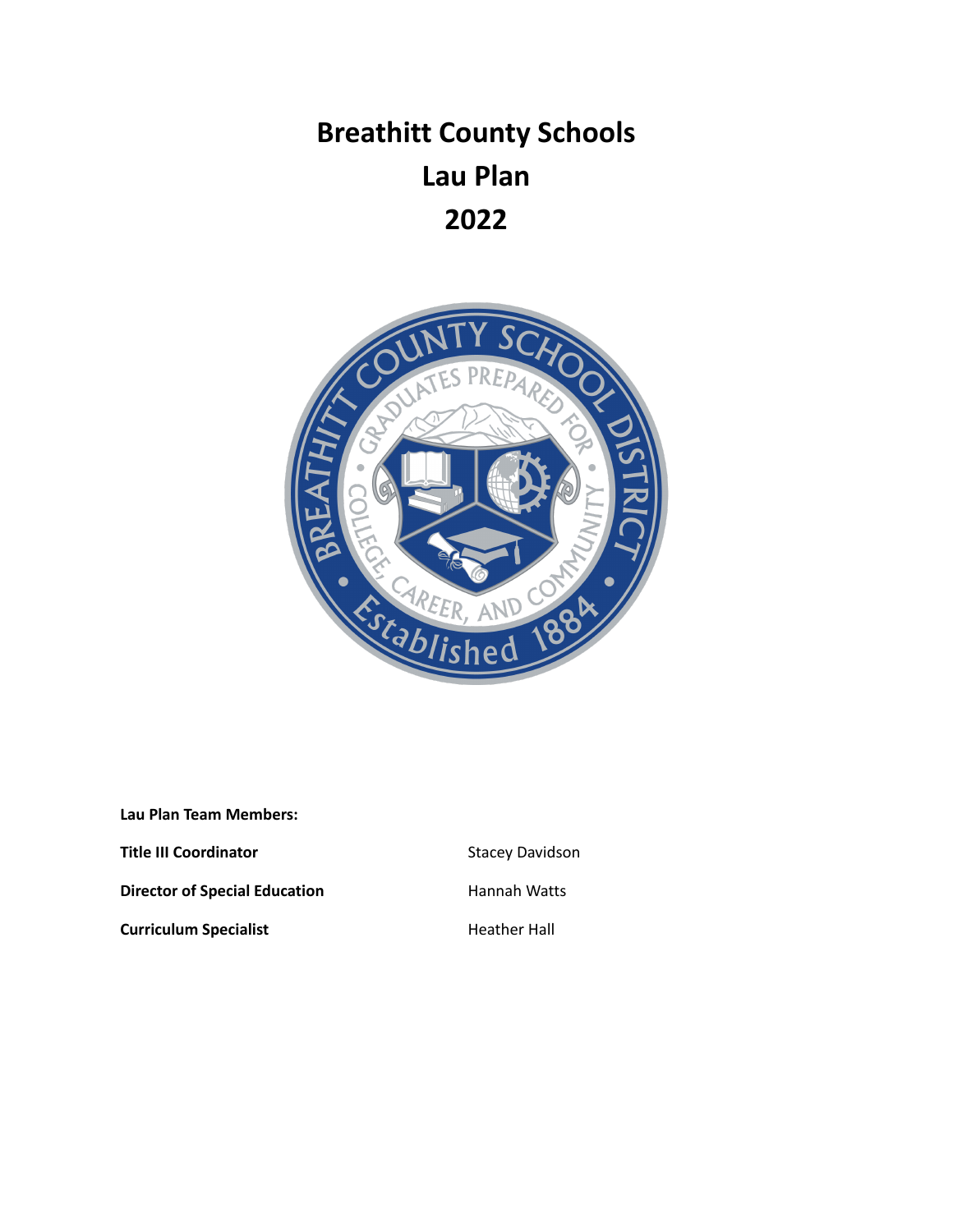#### **I. Lau Plan Guiding Principles**

The District shall provide an English language program to assist English learners, including immigrant children and youth, to attain English language proficiency, develop high levels of academic achievement in English, and achieve the same high standards in the same challenging state academic standards that all students in the District are expected to meet.

# **II. Enrollment, Identification, and Placement of ELs in a Language Instruction Educational Program (LIEP)**

At the time of initial enrollment in the district, the parent/guardian of every student in grades K- 12 shall be asked to complete a home language survey as a first screening process to identify potential English learner students. The home language survey will be given manually to each new family upon their initial enrollment into your district by the school guidance counselor.

The district will comply with the state policy that requires all local school districts in Kentucky to administer a home language survey (HLS) to students enrolled in the district as a first screening process to identify students with limited English proficiency with, but not limited to, the following four questions. (703 KAR 5:070).

- 1. What is the language most frequently spoken at home?
- 2. Which language did your child learn when he/she first began to talk?
- 3. What language does your child most frequently speak at home?
- 4. What language do you most frequently speak to your child?

Students whose primary or home language is other than English shall be administered an initial English language proficiency assessment to determine whether they are English learners according to the federal definition in ESSA, Title III.

If the student in grades 1-12 scores a 4.5 overall composite on the WIDA Screener Online, the student is identified as Initially Fully English Proficient (IFEP). Students in grades 1-12 identified as IFEP will not take the ACCESS for ELLs in January. If the student in grades 1-12 scores below a 4.5 overall composite, the student is identified as an EL. A Kindergarten student who has taken the W-APT test will be able to exit after taking Kindergarten ACCESS and receiving a score of 4.5 and above, regardless of the W-APT score results in accordance with Kentucky's EL [Identification](https://wida.wisc.edu/sites/default/files/id-placement/KY-ID-Placement-Guidance.pdf) and Placement Guidance.

Once a student is identified as an EL, the school will create a Program Service Plan (PSP). Parents will be notified and invited to the PSP meeting within 30 days of the first day of school. If the student was enrolled after the start of the school year, the PSP meeting must occur within 2 weeks of enrollment.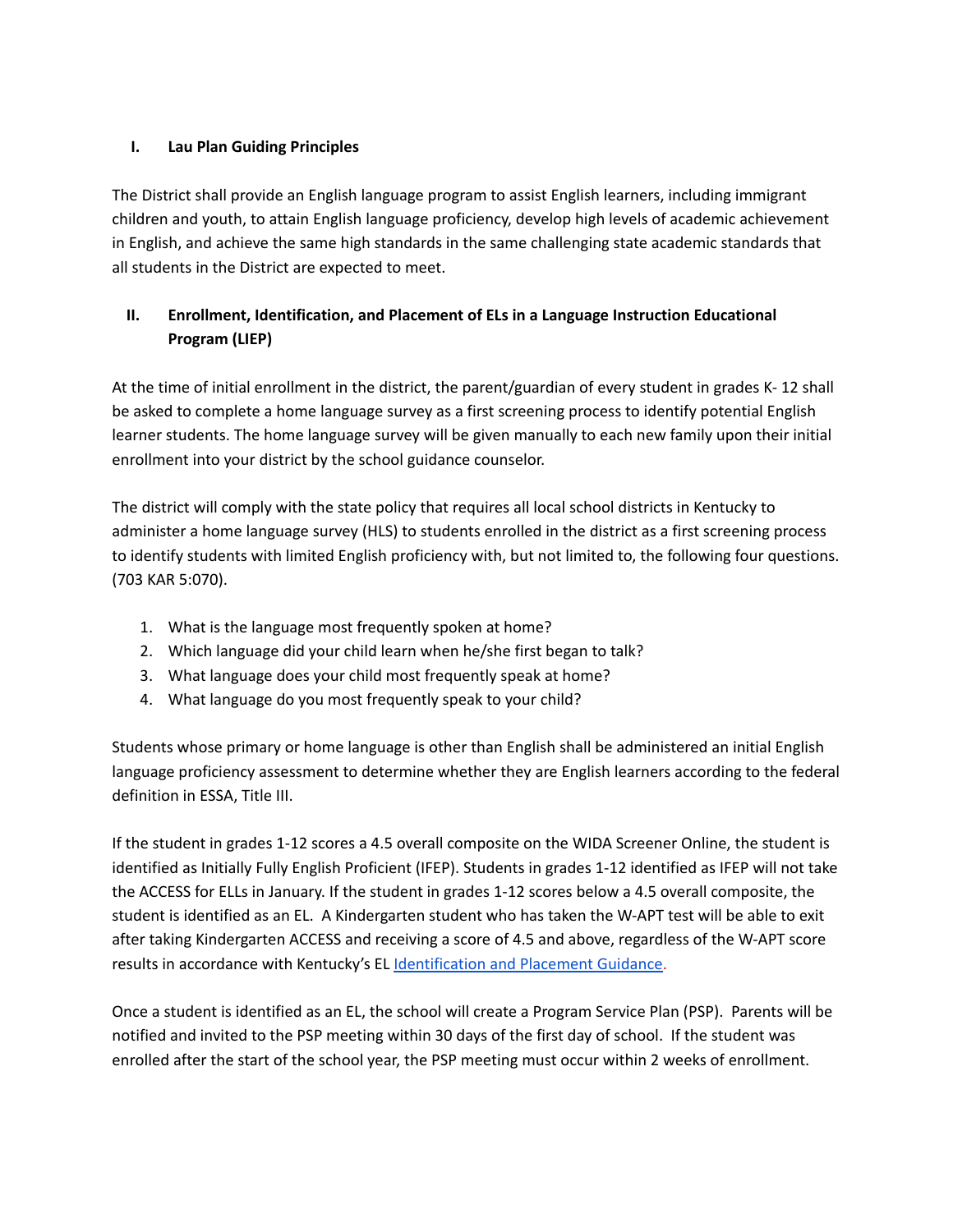Students identified as English learners shall receive an annual assessment of English language proficiency in reading, writing, speaking, and listening to measure progress and modify the individual Program Services Plan. English proficiency and growth are measured each year using WIDA ACCESS for ELs Online Assessment for grades 1-12 and the K-ACCESS for kindergarten. As required by the Kentucky Department of Education, all EL students are assessed each January. This assessment measures English proficiency in the 4 domains of language: listening, speaking, reading, and writing. Staff must be trained and certified by WIDA to administer this assessment.

Student eligibility for placement in the EL Program is not based on immigration status and district staff is in fact prohibited from inquiring about the immigration status of a student or family. The U.S. Supreme Court ruled in *Plyler v. Doe* that public schools may not require social security numbers from all students as this may expose undocumented status. Students are also not required to show an original birth certificate for enrollment. "Other reliable proof" such as a baptismal certificate, a family Bible with dutiful records, or an affidavit would suffice in place of the birth certificate.

## **III. Individual Program Services Plan**

Assessment, placement, and the design of an individual Program Services Plan (PSP) for English learners shall be made in compliance with appropriate state and federal education requirements.

Instructional and related services shall be designed to meet the English language and academic needs of students while assisting them to participate in the general education curriculum and to overcome language barriers to grade promotion or high school graduation. Students identified as English learners shall be provided the opportunity to participate in the school's English language instructional program.

District Title III staff will work with classroom teachers and guidance counselors to provide support to classroom teachers who will provide one or more service types as identified by the Program Service Plan:

- Structured English Immersion: EL students participate in content classrooms where teachers differentiate instruction to address the linguistic needs and backgrounds of the EL students. The goal is the acquisition of English while learning academic content.
- Pull-Out English Instruction: EL students are pulled from their content classrooms for a portion of the day to receive instruction in English language development either individually or in small groups.

The school guidance counselor will maintain a folder for each student containing information related to the student's status as an EL and details about their individual PSP. The sources of information collected may include records on length of time from entry in a US English speaking school to exit from EL programs; performance on standardized achievement tests; grades in content area classes; Grade Point Averages (GPAs); teacher observations; parent observations and/or feedback; meeting promotion and graduation requirements; and/or graduation rates.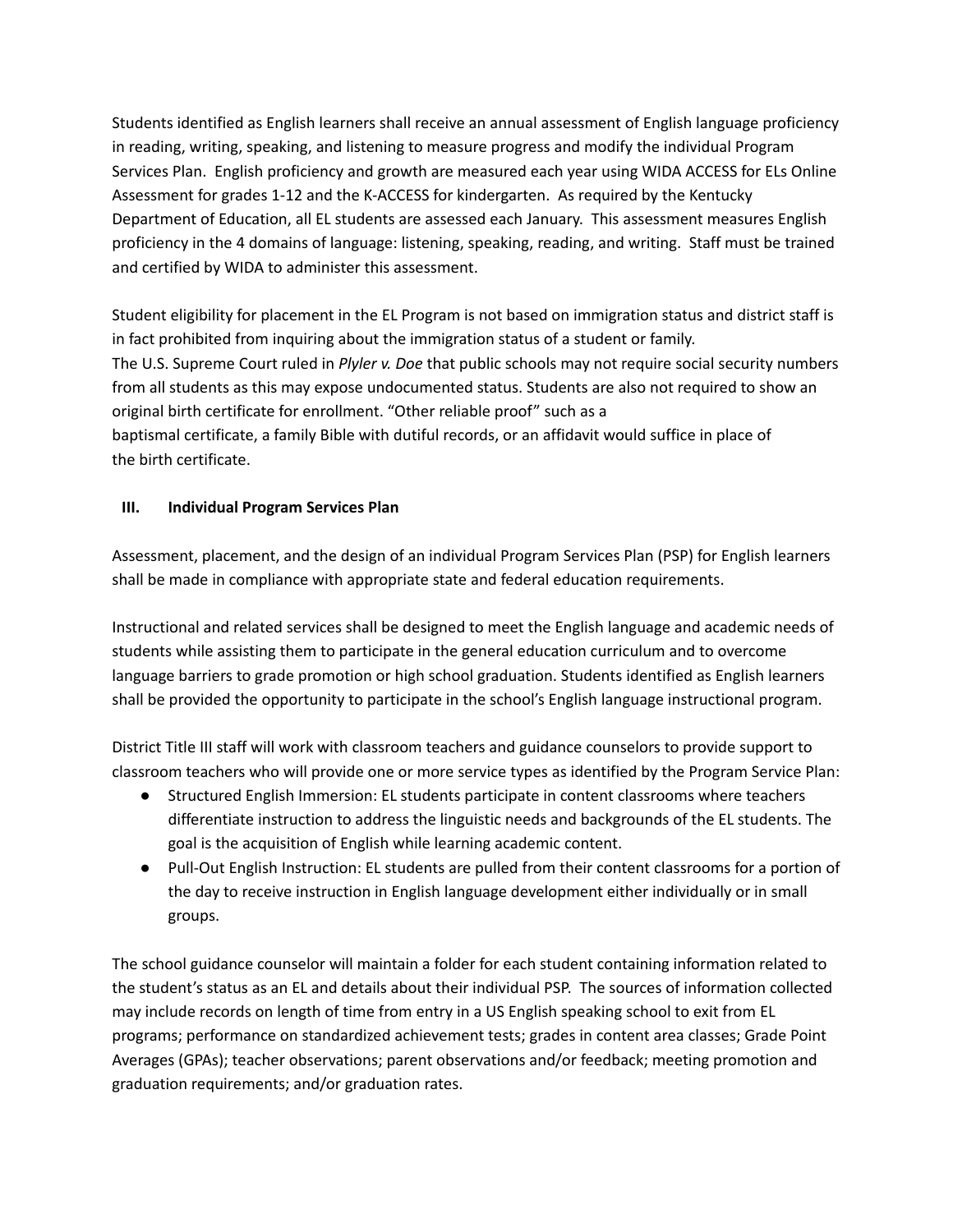ESSA 3121(a)(5) requires that districts report on the number and percentage of ELs meeting the State academic standards for four years after students are no longer receiving Title III services. The data must include results on content assessments for reading/language arts, mathematics, and science and be disaggregated by English learners with disabilities (ELWD).

Folders will be updated on an annual basis and contain the following documentation:

- Copy of the HLS
- Initial ELP assessment scoresheet (Kindergarten W-APT/WIDA Screener Online)
- Copy of the parent notification letter
- Level of academic achievement
- Annual ELP assessment scoresheet (ACCESS for ELLs 2.0)
- The Program Service Plan

Infinite Campus will be updated each grading period (9 weeks) to reflect changes to the student's PSP.

# **IV. Process to Provide Meaningful Access to all Co-curricular and Extracurricular Programs and Activities**

EL students will have the same access to co-curricular programs as the general education population. School staff ensures that EL students suspected of having a disability under IDEA or Section 504 are identified, located, and evaluated in a timely manner using culturally and linguistically appropriate measures.

School staff encourage universal screening of all students in one or more grade levels to identify students for gifted services, as well as to consider including reliable and valid nonverbal ability assessments as part of the identification process to ensure equal access for EL students to the gifted and talented program.

School staff will not allow a language gap to be a barrier for an EL student to fully participate in any program offered by Breathitt County Schools, including but not limited to: dual credit courses, credit recovery programs, mental health services, college and career programs, or alternative placement.

The Title III Director will procure personnel and/or contracted interpreters, as needed, to ensure that parents are aware of school and district programs and events. All interpreting services will be paid for at district cost and not charged to Title III or any other federal or specific programs. Interpreters will be competent, reliable, and qualified to provide language services to students and families. Extra time for meetings, ARCs, evaluations, etc will be considered when scheduling interpreting services to properly respect students and families.

# **V. Parental Notification**

As required by law, the Principal shall send written notification in the home language to parents of English learners addressing the following: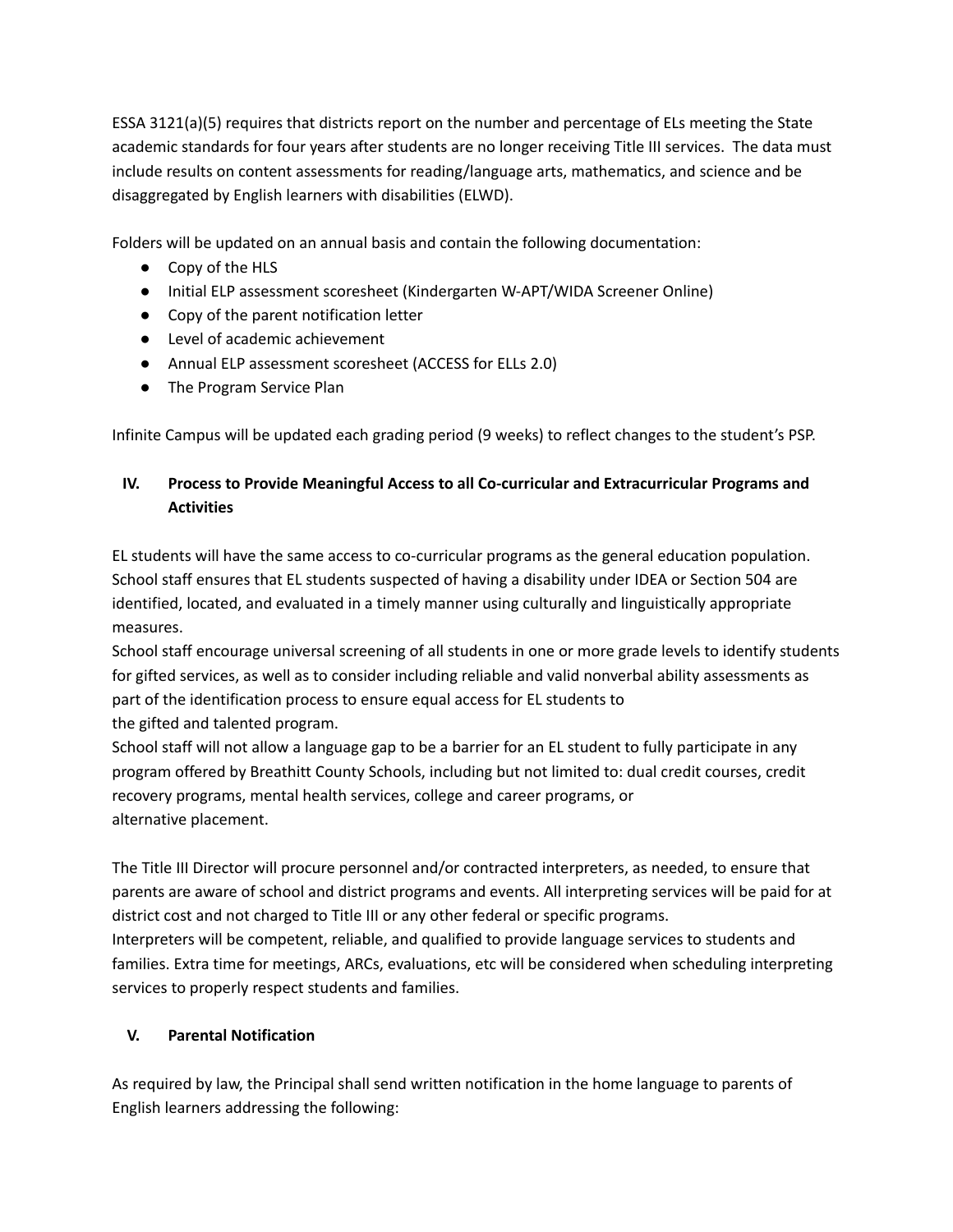- a. Student's need for placement in the program;
- b. Student's level of English proficiency;
- c. How such level was assessed;
- d. Methods of instruction used in the program;
- e. Student's lack of progress in the program;
- f. How the program will meet the individual learning needs of the student;
- g. How the program will help the student learn English;
- h. How the program will help the student meet achievement standards necessary for grade promotion and high school graduation;
- i. Specific exit requirements for students in the program;
- j. How such program meets the objectives of the individualized education program of the child (in the case of a child with a disability); and
- k. Information pertaining to parental rights that;
	- 1. detail the right to have their child immediately removed from such program;
	- 2. detail the option to decline enrollment of their child in such program or to choose another program or method of instruction if available; and
	- 3. assist parents in selection among various programs and methods of instruction if more than one (1) program is offered.

This notification shall be sent as follows:

- For students already participating in, or identified for participation in, a program for English learning, parents shall be notified no later than thirty (30) calendar days after the beginning of the school year; For students identified at the beginning of the school year, or for students already participating in a program for English learning, parents shall be notified no later than thirty (30) calendar days following student's placement in the program.
- For students identified after the beginning of the school year, parents shall be notified no later than fourteen (14) calendar days following the student's placement in the program.

Parents shall receive annual notification in their home language of their child's progress on the state's English proficiency objectives and required state assessments.

#### **VI. Parental, Family and Community Participation**

Parents, family, and community members of English learner children shall be given the opportunity to participate in and make recommendations for the District's language instruction educational programs. Parents, family, and community members of English learner children will participate in annual Program Services Plan meetings. They will also be given the opportunity to provide feedback on District language instruction programs through an annual survey administered at the end of each school year. Parents also shall be informed how they can be involved, including how to help the student attain English proficiency, achieve at high levels in academic subjects, and meet challenging State's academic achievement (content and performance) standards.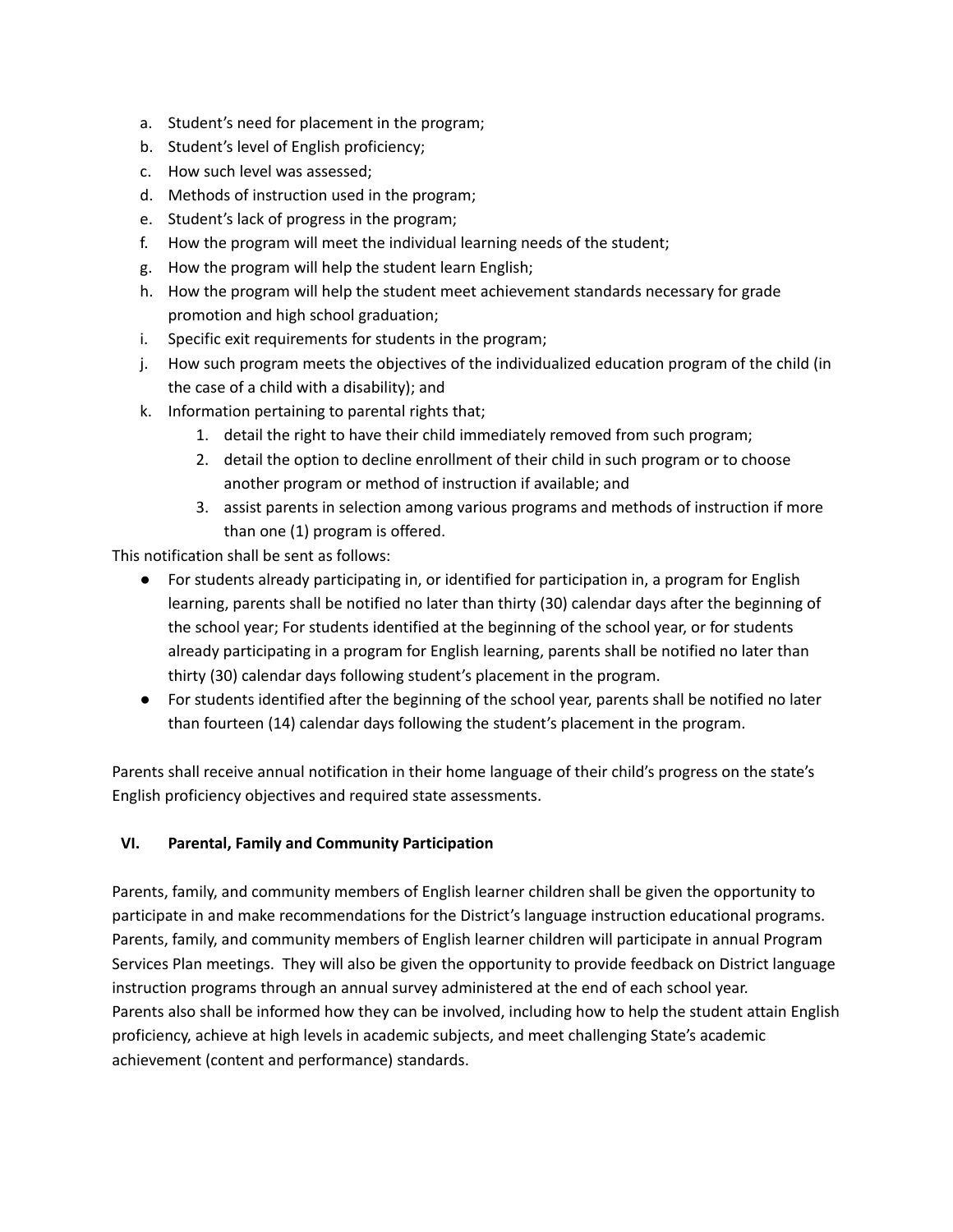The Title III Director will procure personnel and/or contracted interpreters, as needed, to ensure that parents are aware of school and district programs and events. All interpreting services will be paid for at district cost and not charged to Title III or any other federal or specific programs. Interpreters will be competent, reliable, and qualified to provide language services to students and families. Extra time for meetings, ARCs, evaluations, etc will be considered when scheduling interpreting services to properly respect students and families.

#### **VII. Provision of Services**

Once their parent/guardian has received notification, English learners shall be provided services consistent with effective language instruction educational programs and curricula for teaching English learners, guidelines set out in the Kentucky Academic Standards, and national, state, and local standards for English language proficiency and academic performance.

Services necessary for the student to access and be involved in the general education curriculum shall be provided by certified general education teachers and English as a Second Language staff, trained bilingual instructional assistants, and/or volunteers.

#### **VIII. EL Professional Development**

All teachers of English Learners are provided professional learning throughout the school year. At the beginning of the year, the EL coordinator provides professional learning for all English Learning teachers. This professional learning is an overview of state and local requirements for English Learners, expectations for teaching ELL students, understanding the PSP, and instructional strategies. WIDA professional learning opportunities are offered online, in-person, and blended formats. Each year, KDE selects the WIDA professional learning opportunities which will be offered during the upcoming school year.

PD topics may include explaining the ACCESS assessment and performance levels, the WIDA Can-Do and ELP standards, differentiating instruction for ELL students, and providing accommodations and modifications to support EL students' learning, Assessment and Modifications for EL Students, EL Students' PSPs, Differentiation, and other PD sessions by request.

#### **IX. Assessments and Exit Criteria**

English learners who have not attained English language proficiency shall be assessed during state-wide testing in a valid, reliable manner and provided appropriate accommodations including, to the extent practicable, assessments in the language and form most likely to yield accurate data regarding student knowledge and ability in academic content areas.

EL exit criteria is based on WIDA ACCESS scores. Students in grades 1-12 who reach a composite score of at least 4.5 are considered English proficient and will exit the EL program. Students who completed Tier A of ACCESS will not exit the program. Students who reach proficiency begin the 4-year monitoring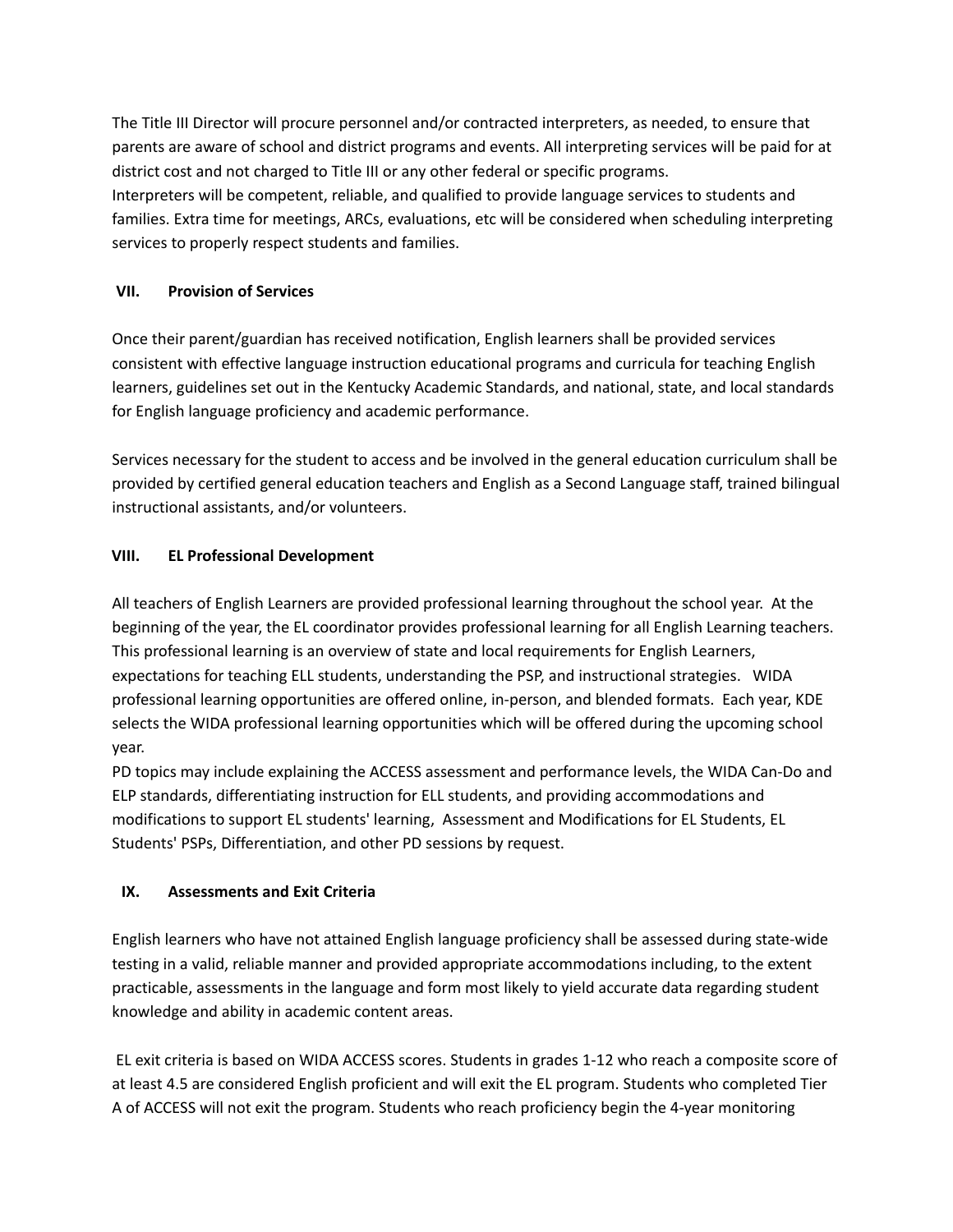process on the first day of the following school year. Kindergarten students may exit EL status after taking and receiving a 4.5 overall composite score on the ACCESS for ELLs test.

#### **X. Monitoring Procedures after Students Exit the LIEP Program**

Exited EL students are monitored for 4 years after meeting the Kentucky requirements for English proficiency. Staff is required to monitor exited students following the guidelines set forth by the Kentucky Department of Education and under the obligation of Title VI of the Civil Rights Act and the Equal Educational Opportunities Act. To ensure exited EL students are sustaining academic progress, staff will collect and record data each grading period (9 weeks). This data includes grade reports, MAP scores, benchmark assessments, common assessments, and teacher, student, and parent input. Students who show persistent deficits in any academic area will be provided the support necessary to be successful, including any interventions available. In addition, staff may administer the WIDA MODEL to re-assess the student's English proficiency. If it is determined that a student exited prematurely from the ELD program, the student may re-enter the English Language Development Program. If determined by the PSP committee or the Lau Team that a student should be re-entered, a parent meeting will be required and a PSP will be created to meet the needs of the student.

## **XI. Evaluation of Progress**

The EL committee will evaluate the EL program utilizing data and a yearly survey provided to staff and parents. Using the most recent ACCESS scores at the end of each school year, EL staff will analyze the percentage of exiting EL students, the percentage of students making growth, the number of long-term EL students, and data trends for each school. Staff and parents will be provided a survey each year to determine future needs for staffing, resources, professional development, home/school communication, and any other need related to EL services.

# **XII. APPENDIX**

Kentucky Department of [Education-Title](https://education.ky.gov/federal/progs/eng/Pages/default.aspx) III-English Learners and Immigrant Students

# Every Student [Succeeds](https://www2.ed.gov/policy/elsec/leg/essa/essatitleiiiguidenglishlearners92016.pdf) Act (ESSA) Title III

Dear Colleague Letter-U.S. Department of Justice/U.S. [Department](https://www2.ed.gov/about/offices/list/ocr/letters/colleague-el-201501.pdf) of Education

Program Service Plan (PSP) Template

Exited English Learner Monitoring Form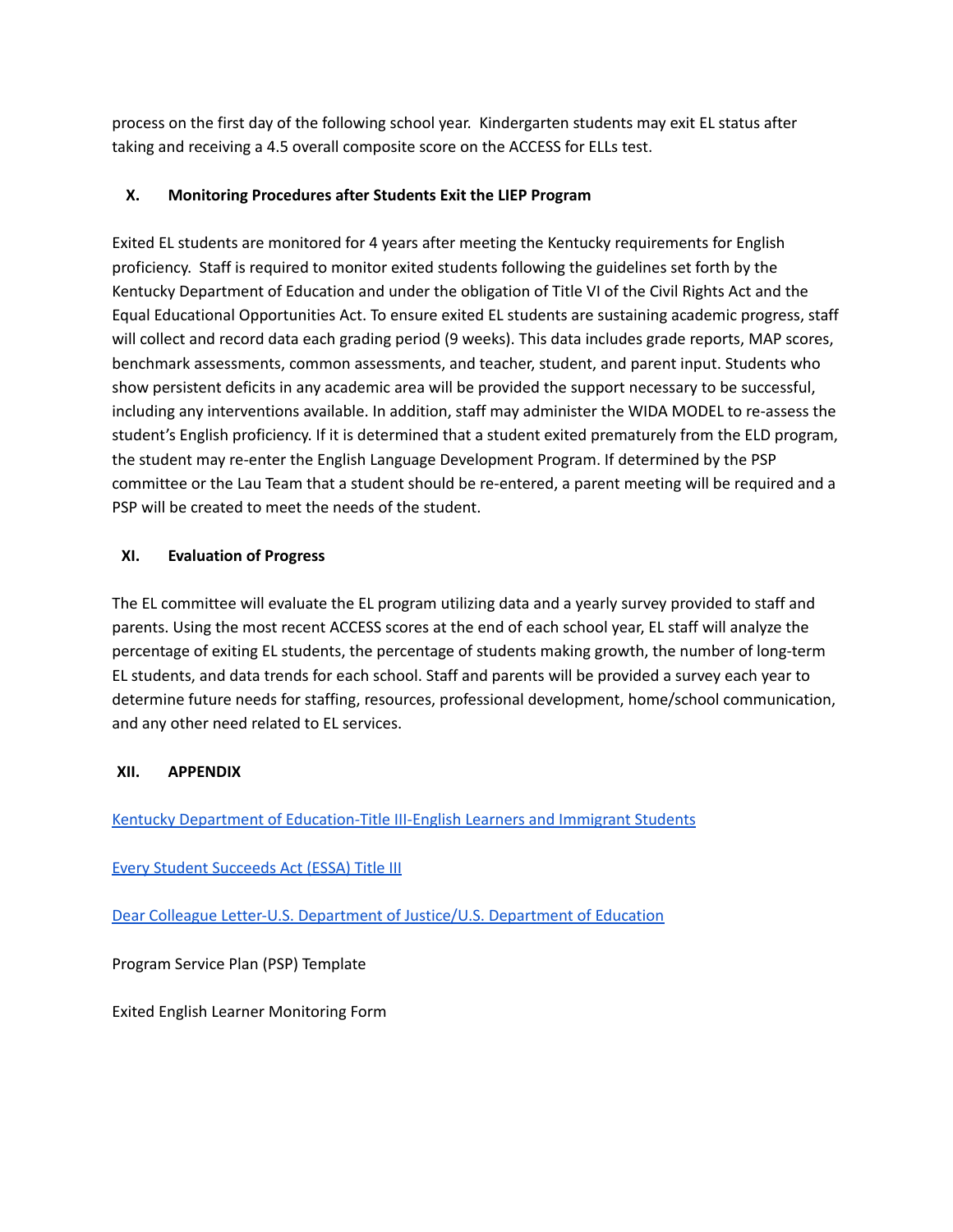# **Exited English Learner Monitoring Form**

Student Name: SSID: SSID:

Years in EL Program: Exit Date for EL Services:

Year of monitoring:  $\Box$  1st  $\Box 2^{\mathsf{nd}}\,\Box 3^{\mathsf{rd}}\,\Box 4^{\mathsf{t}}$ 

Current Academic Year:

| <b>Exiting ACCESS 2.0 for ELLs<sup>®</sup> Results:</b> |            |                  |                |           |  |  |
|---------------------------------------------------------|------------|------------------|----------------|-----------|--|--|
| 0.0000                                                  | l intening | <b>Casaldina</b> | <b>Deading</b> | $M = 1.4$ |  |  |

| LAIGHTY AUULUU LIV IUI LLLS TIUSURS. |           |                 |         |         |          |                   |                  |
|--------------------------------------|-----------|-----------------|---------|---------|----------|-------------------|------------------|
| <b>Overall</b>                       | Listening | <b>Speaking</b> | Reading | Writing | Literacy | Comprehen<br>sion | Oral<br>Language |
|                                      |           |                 |         |         |          |                   |                  |

#### **Monitoring Staff**

| <b>Monitoring Year</b> | <b>Name of Classroom</b><br>Teacher(s) | <b>Name of EL Teacher</b> | <b>Name of EL Coordinator</b> |
|------------------------|----------------------------------------|---------------------------|-------------------------------|
| $1st$ year             |                                        |                           |                               |
| $2nd$ year             |                                        |                           |                               |
| 3rd year               |                                        |                           |                               |
| vear                   |                                        |                           |                               |

#### **State Assessment Results**

| <b>Monitoring Year</b> | <b>Reading</b> | <b>Mathematics</b> | <b>Other</b> |
|------------------------|----------------|--------------------|--------------|
| $1st$ year             |                |                    |              |
| $2nd$ year             |                |                    |              |
| 3rd year               |                |                    |              |
| $4th$ year             |                |                    |              |

#### **Special Services/Programs**

Is the student receiving any special services/programs in addition to the standard academic program? ☐ Yes ☐ No

If yes, describe the services in the following chart:

| <b>Monitoring Year</b> | <b>Description of Special Services/Program</b> |  |  |
|------------------------|------------------------------------------------|--|--|
| $1st$ year             |                                                |  |  |
| $2nd$ year             |                                                |  |  |
| 3rd year               |                                                |  |  |
| лtl<br>vear            |                                                |  |  |